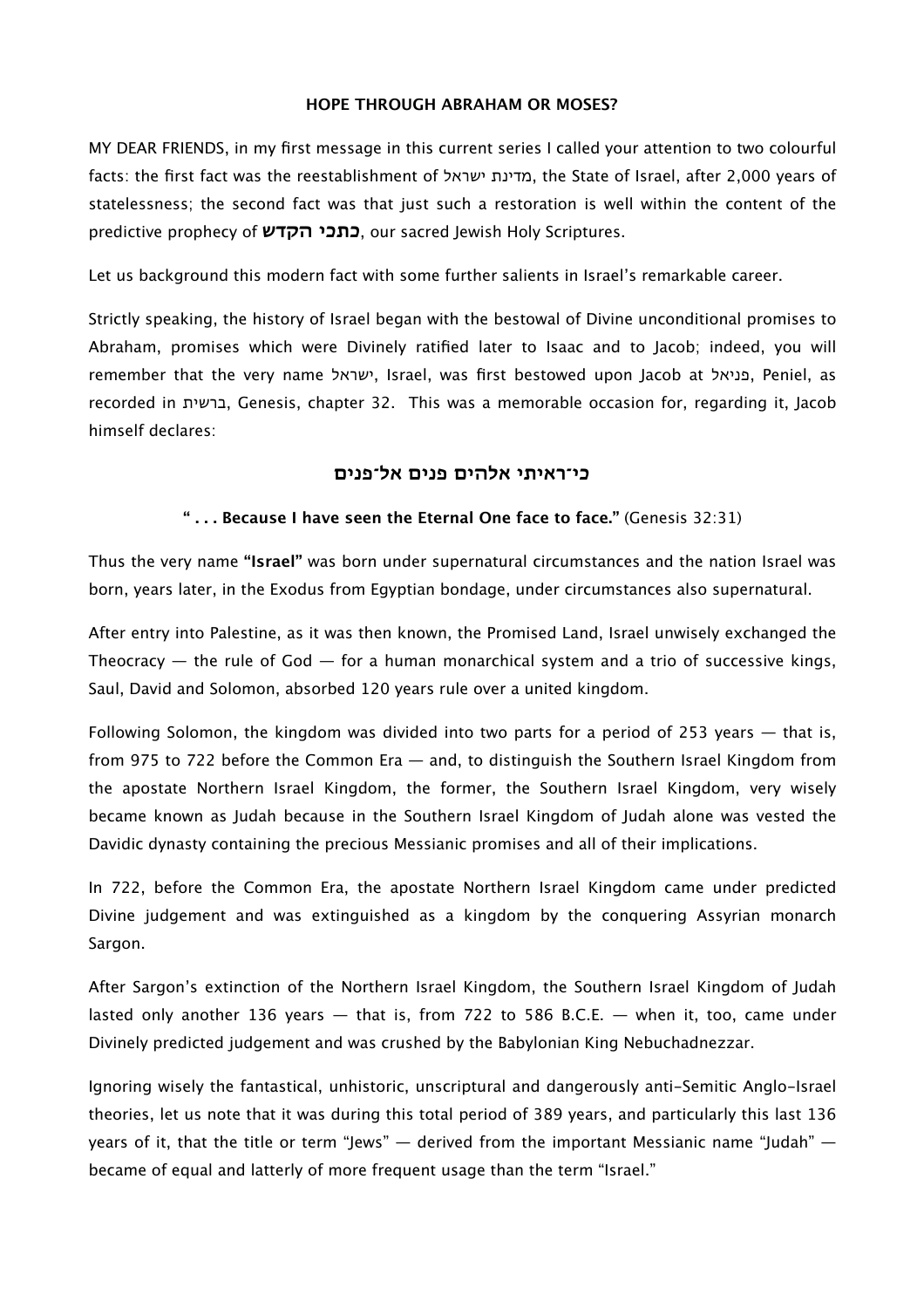However, after the Babylonian captivity had ended, the returned exiles, representative of all the twelve tribes, resumed the national name "Israel," which became and still is completely synonymous with the term "Jew."

Now began, from the year 536 before the Common Era, Israel's chequered and troublous career through Persian, Grecian and Roman overshadowing until, in the year 70 of the Common Era, there fell upon our nation the culminating Divine stroke, the destruction of our Temple, which inaugurated that dark Galut, dispersion, scattering among the nations, which was the subject of our preceding message.

How few of our people of Israel know that this national disaster was a prophesied event!

Of all the prophets, how superior was the dignity of our great Leader Moses! You will recall that when some dared murmur against him it is recorded that the Eternal God manifested His Presence to Israel and announced:

**"Hear now My words: If there be a prophet among you, I the Eternal will make Myself known to him in a vision, and will speak unto him in a dream. My servant Moses is not so, who is faithful in all My house. With him will I speak mouth to mouth, even apparently, and not in dark speeches; and the similitude of the Eternal shall he behold: wherefore then were ye not afraid to speak against My servant Moses?"**

The words I have quoted will be found in Bemidbar (Numbers), chapter 12.

Of the Levitical institutions associated with the Aaronic regime of worship, Moses as the mouthpiece of God cried: **"And I will make desolate your sanctuaries, and I will not smell the savour of your sweet odours." (**Vayikra**,** Leviticus 26:1b)

And our great prophet — I think I should say our much neglected prophet — Daniel declares:

ואחרי השבעים ששים ושנים יכרת משיח ואין לו והעיר והקדש ישחית

:עם נגיד הבא וקצו בשטף ועד קץ מלחמה נחרצת שממות

# **"And after sixty and two sevens will Messiah be cut of but not on account of himself; and the city and the sanctuary will the people of the prince that is coming destroy . . . "** (Daniel 9:26)

What a stupendous prophecy about stupendous events. Of the Temple in Jerusalem the historian Hosmer writes:

"Vast and splendid the Temple certainly was. The Romans were then at the height of their power, and familiar with all the magnificence of the earth, yet it seemed to them one of the wonders of the world."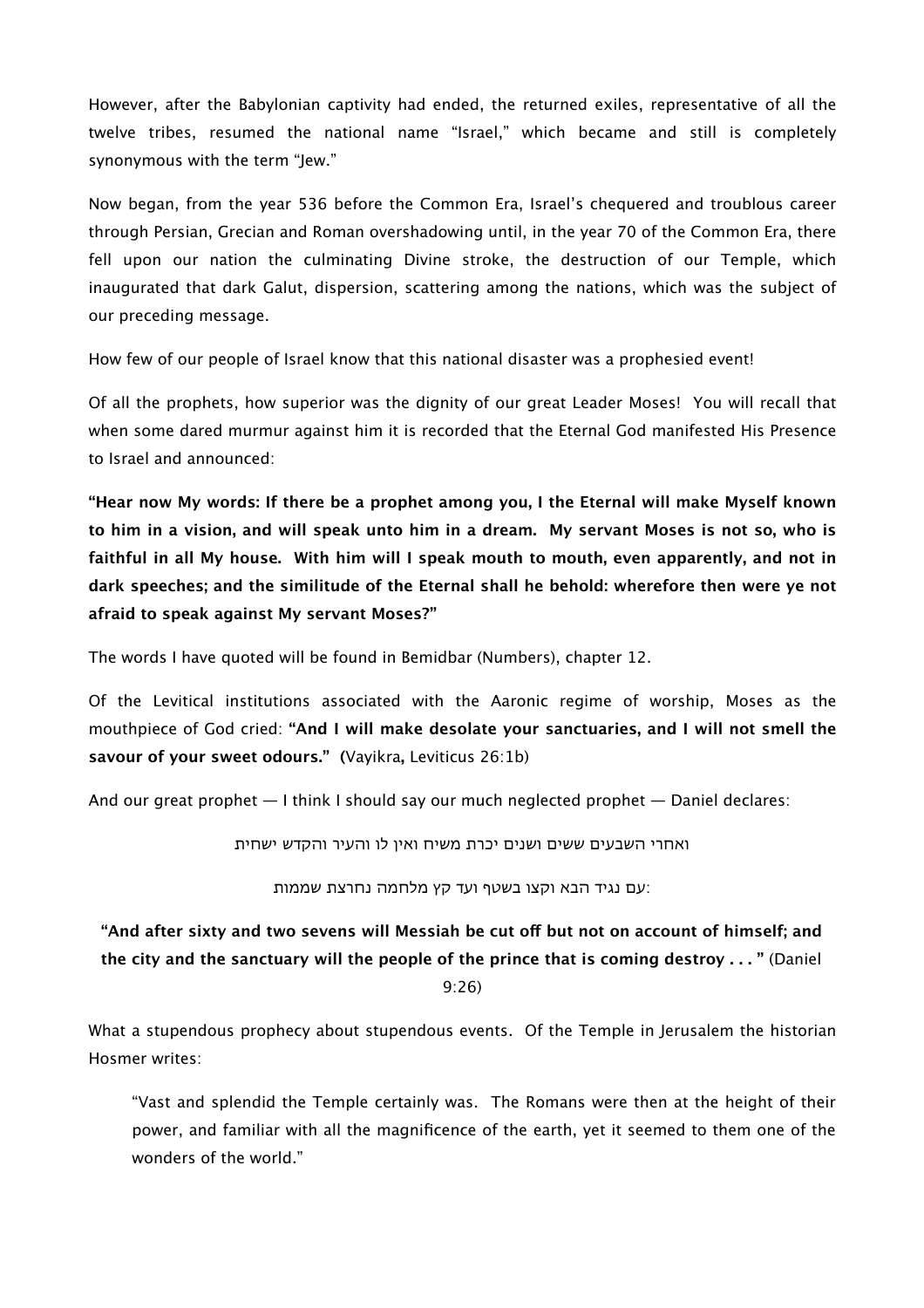Granted that the disaster was predicted, and with a calculable chronology appended to it, yet it is comforting to note that, at the same time, Moses predicted Israel's preservation through the anguish of the ages until, finally, Israel would be restored to his land and, later, to his Lord.

Surely we begin to discover how important is this subject, the subject of this series of messages, and how unhurried must be our treatment of it.

Lift up your eyes, my beloved people of Israel! The dark night shadows are already stabbed with the incandescent flecks of the dawn, even though we also behold the red glow of a prophesied final struggle.

Take heed and heart from these predictions glowing even in the darkness. Let me quote Moses again to you:

**"And they shall then confess their iniquity, and the iniquity of their fathers,** (that) **through their trespass which they trespassed against me, and also that** (because) **they had walked contrary unto me: I also had to walk contrary unto them, and to bring them into the land of their enemies; and then shall their UNCIRCUMCISED HEART be humbled, and then shall they satisfy their iniquity, and I will then remember my COVENANT WITH JACOB, and also my COVENANT WITH ISAAC, and also my COVENANT WITH ABRAHAM will I remember; and the land will I remember."** (Vayikra, Leviticus 26:40-42)

Please observe carefully and narrowly that it is Moses himself who points us, not to the Divine Covenant inaugurated under him at Mount Sinai, but rather back to the Covenant with Abraham, Isaac and Jacob originating some 500 years earlier.

I cannot stress sufficiently the significance of this fact.

Hear our great teacher Moses once more in the same strain:

**"And yet for all that, though they be in the land of their enemies, will I not cast them away, neither will I loath them, to destroy them utterly, to break my covenant with them; for I am the Eternal their God. But I will remember for their sakes the COVENANT OF THEIR ANCESTORS, WHOM I BROUGHT FORTH OUT OF THE LAND OF EGYPT before the eyes of the nations ... "** (Vayikra, Leviticus 26:44,45)

Amazing fact! Oh, do please grasp it! It is Moses himself who assures Israel that Israel can find no hope in the Mosaic Covenant, so sadly broken and vitiated by the nation as such.

But, it is also Moses himself who affirms that the sky of prospect and promise is rosy and warm with a sure hope under the unconditional covenant made with our father Abraham.

Not the conditional Law of Moses but the unconditional Grace of God will be the basis of Israel's future blessing, for surely as our great prophet Jeremiah, with full Divine authority, announces to us: